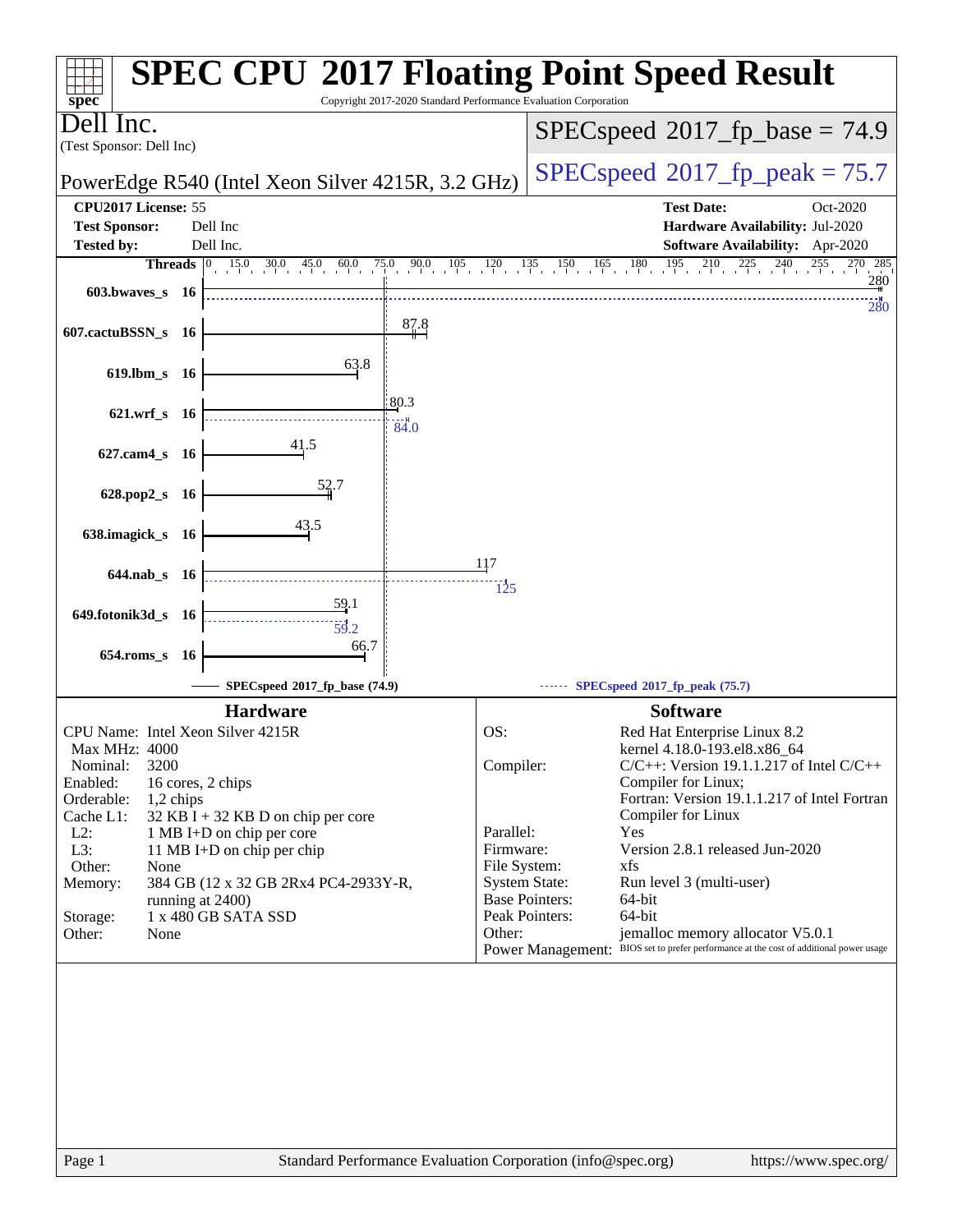Copyright 2017-2020 Standard Performance Evaluation Corporation

Dell Inc.

**[spec](http://www.spec.org/)**

(Test Sponsor: Dell Inc)

 $SPECspeed*2017_fp\_base = 74.9$  $SPECspeed*2017_fp\_base = 74.9$ 

PowerEdge R540 (Intel Xeon Silver 4215R, 3.2 GHz)  $\left|$  [SPECspeed](http://www.spec.org/auto/cpu2017/Docs/result-fields.html#SPECspeed2017fppeak)<sup>®</sup>[2017\\_fp\\_peak = 7](http://www.spec.org/auto/cpu2017/Docs/result-fields.html#SPECspeed2017fppeak)5.7

**[CPU2017 License:](http://www.spec.org/auto/cpu2017/Docs/result-fields.html#CPU2017License)** 55 **[Test Date:](http://www.spec.org/auto/cpu2017/Docs/result-fields.html#TestDate)** Oct-2020 **[Test Sponsor:](http://www.spec.org/auto/cpu2017/Docs/result-fields.html#TestSponsor)** Dell Inc **[Hardware Availability:](http://www.spec.org/auto/cpu2017/Docs/result-fields.html#HardwareAvailability)** Jul-2020 **[Tested by:](http://www.spec.org/auto/cpu2017/Docs/result-fields.html#Testedby)** Dell Inc. **[Software Availability:](http://www.spec.org/auto/cpu2017/Docs/result-fields.html#SoftwareAvailability)** Apr-2020

### **[Results Table](http://www.spec.org/auto/cpu2017/Docs/result-fields.html#ResultsTable)**

|                            | <b>Base</b>    |                |            |                |       | <b>Peak</b>    |       |                |                |              |                |              |                |              |
|----------------------------|----------------|----------------|------------|----------------|-------|----------------|-------|----------------|----------------|--------------|----------------|--------------|----------------|--------------|
| <b>Benchmark</b>           | <b>Threads</b> | <b>Seconds</b> | Ratio      | <b>Seconds</b> | Ratio | <b>Seconds</b> | Ratio | <b>Threads</b> | <b>Seconds</b> | <b>Ratio</b> | <b>Seconds</b> | <b>Ratio</b> | <b>Seconds</b> | <b>Ratio</b> |
| 603.bwayes_s               | 16             | 211            | 280        | 211            | 279   | 210            | 280   | 16             | <u>211</u>     | <b>280</b>   | 211            | 279          | 210            | 280          |
| 607.cactuBSSN s            | 16             | 193            | 86.6       | 190            | 87.8  | 180            | 92.5  | 16             | 193            | 86.6         | <b>190</b>     | 87.8         | 180            | 92.5         |
| $619.1$ bm s               | 16             | 82.5           | 63.5       | 82.0           | 63.9  | 82.1           | 63.8  | 16             | 82.5           | 63.5         | 82.0           | 63.9         | 82.1           | 63.8         |
| $621.wrf$ s                | 16             | 165            | 80.4       | 165            | 80.3  | 165            | 80.3  | 16             | 158            | 83.9         | 156            | 84.8         | 157            | 84.0         |
| $627$ .cam4 s              | 16             | 214            | 41.5       | 214            | 41.5  | 213            | 41.5  | 16             | 214            | 41.5         | 214            | 41.5         | 213            | 41.5         |
| $628.pop2_s$               | 16             | 225            | 52.7       | 230            | 51.7  | 224            | 52.9  | 16             | 225            | 52.7         | 230            | 51.7         | 224            | 52.9         |
| 638.imagick_s              | 16             | 330            | 43.7       | 332            | 43.4  | 332            | 43.5  | 16             | 330            | 43.7         | 332            | 43.4         | 332            | 43.5         |
| $644$ .nab s               | 16             | 149            | <u>117</u> | 149            | 117   | 149            | 117   | 16             | <u>140</u>     | <u>125</u>   | 139            | 125          | 140            | 125          |
| 649.fotonik3d s            | 16             | 155            | 58.7       | 153            | 59.6  | 154            | 59.1  | 16             | 154            | 59.1         | 154            | 59.3         | 154            | 59.2         |
| $654$ .roms s              | 16             | 236            | 66.7       | 237            | 66.5  | 236            | 66.8  | 16             | 236            | 66.7         | 237            | 66.5         | 236            | 66.8         |
| $SPECspeed*2017$ fp base = |                |                |            |                |       |                |       |                |                |              |                |              |                |              |

**[SPECspeed](http://www.spec.org/auto/cpu2017/Docs/result-fields.html#SPECspeed2017fppeak)[2017\\_fp\\_peak =](http://www.spec.org/auto/cpu2017/Docs/result-fields.html#SPECspeed2017fppeak) 75.7**

Results appear in the [order in which they were run.](http://www.spec.org/auto/cpu2017/Docs/result-fields.html#RunOrder) Bold underlined text [indicates a median measurement](http://www.spec.org/auto/cpu2017/Docs/result-fields.html#Median).

### **[Compiler Notes](http://www.spec.org/auto/cpu2017/Docs/result-fields.html#CompilerNotes)**

The inconsistent Compiler version information under Compiler Version section is due to a discrepancy in Intel Compiler. The correct version of C/C++ compiler is: Version 19.1.1.217 Build 20200306 Compiler for Linux The correct version of Fortran compiler is: Version 19.1.1.217 Build 20200306 Compiler for Linux

#### **[Submit Notes](http://www.spec.org/auto/cpu2017/Docs/result-fields.html#SubmitNotes)**

 The numactl mechanism was used to bind copies to processors. The config file option 'submit' was used to generate numactl commands to bind each copy to a specific processor. For details, please see the config file.

#### **[Operating System Notes](http://www.spec.org/auto/cpu2017/Docs/result-fields.html#OperatingSystemNotes)**

Stack size set to unlimited using "ulimit -s unlimited"

### **[Environment Variables Notes](http://www.spec.org/auto/cpu2017/Docs/result-fields.html#EnvironmentVariablesNotes)**

```
Environment variables set by runcpu before the start of the run:
KMP_AFFINITY = "granularity=fine,compact"
LD_LIBRARY_PATH =
      "/home/cpu2017-ic19.1u1/lib/intel64:/home/cpu2017-ic19.1u1/je5.0.1-64"
MALLOC_CONF = "retain:true"
OMP_STACKSIZE = "192M"
```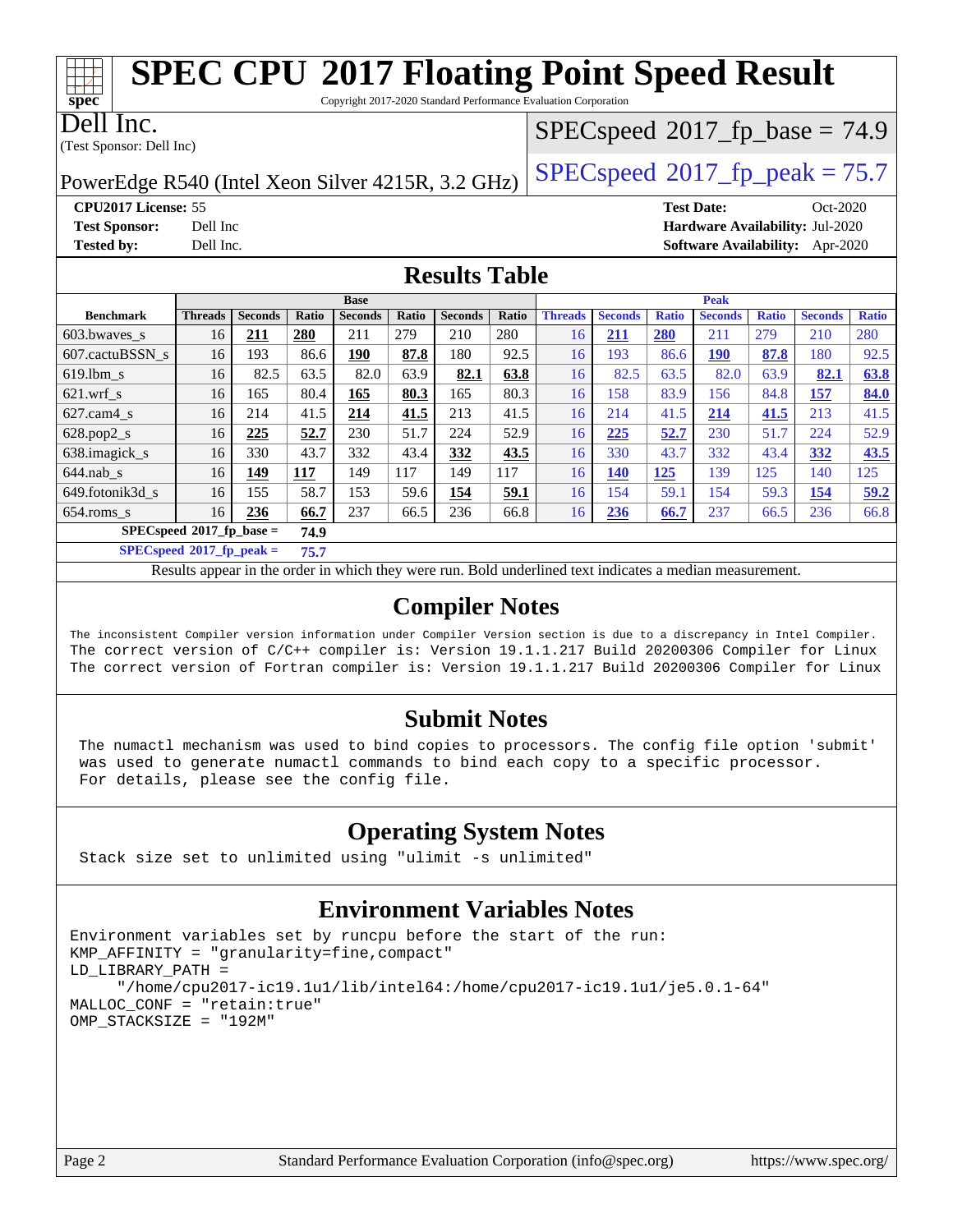| u<br>E<br>Ш<br>Ľ<br>c |  |  |  |  |  |
|-----------------------|--|--|--|--|--|

Copyright 2017-2020 Standard Performance Evaluation Corporation

(Test Sponsor: Dell Inc) Dell Inc.

 $SPECspeed*2017_fp\_base = 74.9$  $SPECspeed*2017_fp\_base = 74.9$ 

**[Tested by:](http://www.spec.org/auto/cpu2017/Docs/result-fields.html#Testedby)** Dell Inc. **[Software Availability:](http://www.spec.org/auto/cpu2017/Docs/result-fields.html#SoftwareAvailability)** Apr-2020

PowerEdge R540 (Intel Xeon Silver 4215R, 3.2 GHz)  $\left|$  [SPECspeed](http://www.spec.org/auto/cpu2017/Docs/result-fields.html#SPECspeed2017fppeak)<sup>®</sup>[2017\\_fp\\_peak = 7](http://www.spec.org/auto/cpu2017/Docs/result-fields.html#SPECspeed2017fppeak)5.7

**[CPU2017 License:](http://www.spec.org/auto/cpu2017/Docs/result-fields.html#CPU2017License)** 55 **[Test Date:](http://www.spec.org/auto/cpu2017/Docs/result-fields.html#TestDate)** Oct-2020 **[Test Sponsor:](http://www.spec.org/auto/cpu2017/Docs/result-fields.html#TestSponsor)** Dell Inc **[Hardware Availability:](http://www.spec.org/auto/cpu2017/Docs/result-fields.html#HardwareAvailability)** Jul-2020

#### **[General Notes](http://www.spec.org/auto/cpu2017/Docs/result-fields.html#GeneralNotes)**

 Binaries compiled on a system with 1x Intel Core i9-7980XE CPU + 64GB RAM memory using Redhat Enterprise Linux 8.0 NA: The test sponsor attests, as of date of publication, that CVE-2017-5754 (Meltdown) is mitigated in the system as tested and documented. Yes: The test sponsor attests, as of date of publication, that CVE-2017-5753 (Spectre variant 1) is mitigated in the system as tested and documented. Yes: The test sponsor attests, as of date of publication, that CVE-2017-5715 (Spectre variant 2) is mitigated in the system as tested and documented. Transparent Huge Pages enabled by default Prior to runcpu invocation Filesystem page cache synced and cleared with: sync; echo 3> /proc/sys/vm/drop\_caches runcpu command invoked through numactl i.e.: numactl --interleave=all runcpu <etc> jemalloc, a general purpose malloc implementation built with the RedHat Enterprise 7.5, and the system compiler gcc 4.8.5 sources available from jemalloc.net or<https://github.com/jemalloc/jemalloc/releases> **[Platform Notes](http://www.spec.org/auto/cpu2017/Docs/result-fields.html#PlatformNotes)** BIOS settings: Virtualization Technology disabled System Profile set to Custom

 CPU Performance set to Maximum Performance C States set to Autonomous C1E disabled Uncore Frequency set to Dynamic Energy Efficiency Policy set to Performance Memory Patrol Scrub set to standard Logical Processor disabled CPU Interconnect Bus Link Power Management disabled PCI ASPM L1 Link Power Management disabled UPI Prefetch enabled LLC Prefetch disabled Dead Line LLC Alloc enabled Directory AtoS disabled

 Sysinfo program /home/cpu2017-ic19.1u1/bin/sysinfo Rev: r6365 of 2019-08-21 295195f888a3d7edb1e6e46a485a0011 running on RHEL-8-2-SUT Sun Oct 4 10:08:58 2020

 SUT (System Under Test) info as seen by some common utilities. For more information on this section, see <https://www.spec.org/cpu2017/Docs/config.html#sysinfo>

From /proc/cpuinfo

**(Continued on next page)**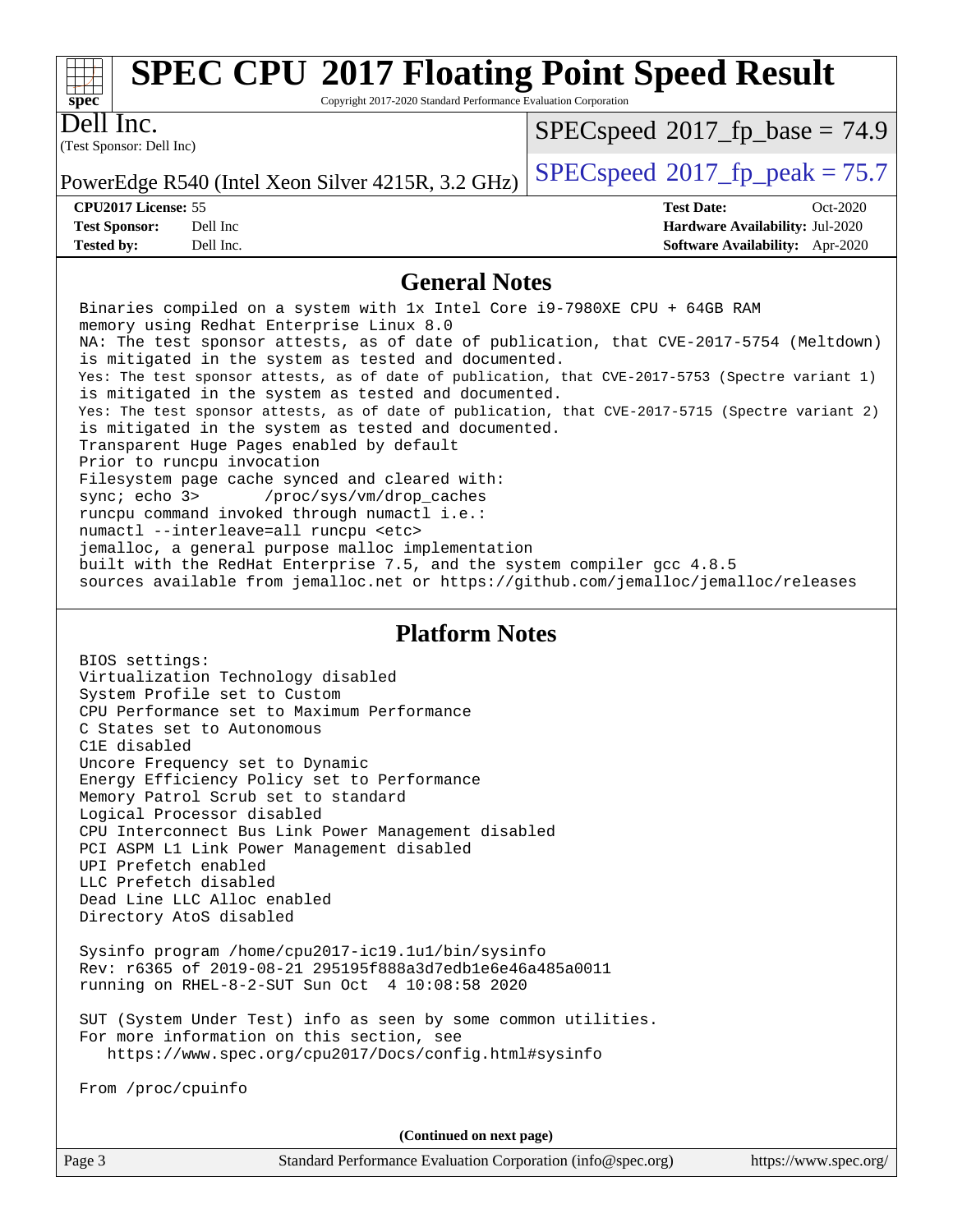#### **[spec](http://www.spec.org/) [SPEC CPU](http://www.spec.org/auto/cpu2017/Docs/result-fields.html#SPECCPU2017FloatingPointSpeedResult)[2017 Floating Point Speed Result](http://www.spec.org/auto/cpu2017/Docs/result-fields.html#SPECCPU2017FloatingPointSpeedResult)** Copyright 2017-2020 Standard Performance Evaluation Corporation Dell Inc.  $SPECspeed*2017_fp\_base = 74.9$  $SPECspeed*2017_fp\_base = 74.9$

(Test Sponsor: Dell Inc)

PowerEdge R540 (Intel Xeon Silver 4215R, 3.2 GHz)  $\left|$  [SPECspeed](http://www.spec.org/auto/cpu2017/Docs/result-fields.html#SPECspeed2017fppeak)<sup>®</sup>[2017\\_fp\\_peak = 7](http://www.spec.org/auto/cpu2017/Docs/result-fields.html#SPECspeed2017fppeak)5.7

**[Tested by:](http://www.spec.org/auto/cpu2017/Docs/result-fields.html#Testedby)** Dell Inc. **[Software Availability:](http://www.spec.org/auto/cpu2017/Docs/result-fields.html#SoftwareAvailability)** Apr-2020

**[CPU2017 License:](http://www.spec.org/auto/cpu2017/Docs/result-fields.html#CPU2017License)** 55 **[Test Date:](http://www.spec.org/auto/cpu2017/Docs/result-fields.html#TestDate)** Oct-2020 **[Test Sponsor:](http://www.spec.org/auto/cpu2017/Docs/result-fields.html#TestSponsor)** Dell Inc **[Hardware Availability:](http://www.spec.org/auto/cpu2017/Docs/result-fields.html#HardwareAvailability)** Jul-2020

#### **[Platform Notes \(Continued\)](http://www.spec.org/auto/cpu2017/Docs/result-fields.html#PlatformNotes)**

|                                                                                                                                                                           | 2 "physical id"s (chips)              | model name: $Intel(R)$ Xeon $(R)$ Silver 4215R CPU @ 3.20GHz                         |  |  |  |
|---------------------------------------------------------------------------------------------------------------------------------------------------------------------------|---------------------------------------|--------------------------------------------------------------------------------------|--|--|--|
|                                                                                                                                                                           | 16 "processors"                       |                                                                                      |  |  |  |
|                                                                                                                                                                           |                                       | cores, siblings (Caution: counting these is hw and system dependent. The following   |  |  |  |
|                                                                                                                                                                           |                                       | excerpts from /proc/cpuinfo might not be reliable. Use with caution.)                |  |  |  |
|                                                                                                                                                                           | cpu cores : 8                         |                                                                                      |  |  |  |
|                                                                                                                                                                           | siblings : 8                          |                                                                                      |  |  |  |
|                                                                                                                                                                           | physical 0: cores 0 1 2 3 4 5 6 7     |                                                                                      |  |  |  |
|                                                                                                                                                                           | physical 1: cores 0 1 2 3 4 5 6 7     |                                                                                      |  |  |  |
|                                                                                                                                                                           |                                       |                                                                                      |  |  |  |
|                                                                                                                                                                           | From 1scpu:                           |                                                                                      |  |  |  |
|                                                                                                                                                                           | Architecture:                         | x86_64                                                                               |  |  |  |
|                                                                                                                                                                           | $CPU$ op-mode(s):                     | 32-bit, 64-bit                                                                       |  |  |  |
|                                                                                                                                                                           | Byte Order:                           | Little Endian                                                                        |  |  |  |
|                                                                                                                                                                           | CPU(s):                               | 16                                                                                   |  |  |  |
|                                                                                                                                                                           | On-line CPU(s) list: $0-15$           |                                                                                      |  |  |  |
|                                                                                                                                                                           | Thread(s) per core:                   | 1                                                                                    |  |  |  |
|                                                                                                                                                                           | $Core(s)$ per socket:                 | 8                                                                                    |  |  |  |
|                                                                                                                                                                           | Socket(s):                            | 2                                                                                    |  |  |  |
|                                                                                                                                                                           | NUMA $node(s):$                       | $\overline{a}$                                                                       |  |  |  |
|                                                                                                                                                                           | Vendor ID:                            | GenuineIntel                                                                         |  |  |  |
|                                                                                                                                                                           | CPU family:                           | 6                                                                                    |  |  |  |
|                                                                                                                                                                           | Model:                                | 85                                                                                   |  |  |  |
|                                                                                                                                                                           | Model name:                           | $Intel(R) Xeon(R) Silver 4215R CPU @ 3.20GHz$                                        |  |  |  |
|                                                                                                                                                                           | Stepping:                             | 7                                                                                    |  |  |  |
|                                                                                                                                                                           | CPU MHz:                              | 1976.578                                                                             |  |  |  |
|                                                                                                                                                                           | $CPU$ max $MHz$ :                     | 4000.0000                                                                            |  |  |  |
|                                                                                                                                                                           | CPU min MHz:                          | 1000.0000                                                                            |  |  |  |
|                                                                                                                                                                           | BogoMIPS:                             | 6400.00                                                                              |  |  |  |
|                                                                                                                                                                           | Virtualization:                       | $VT - x$                                                                             |  |  |  |
|                                                                                                                                                                           | L1d cache:                            | 32K                                                                                  |  |  |  |
|                                                                                                                                                                           | Lli cache:                            | 32K                                                                                  |  |  |  |
|                                                                                                                                                                           | $L2$ cache:                           | 1024K                                                                                |  |  |  |
|                                                                                                                                                                           | L3 cache:                             | 11264K                                                                               |  |  |  |
|                                                                                                                                                                           | NUMA node0 CPU(s): 0,2,4,6,8,10,12,14 |                                                                                      |  |  |  |
|                                                                                                                                                                           | NUMA $node1$ $CPU(s):$                | 1, 3, 5, 7, 9, 11, 13, 15                                                            |  |  |  |
|                                                                                                                                                                           | Flaqs:                                | fpu vme de pse tsc msr pae mce cx8 apic sep mtrr pge mca cmov                        |  |  |  |
|                                                                                                                                                                           |                                       | pat pse36 clflush dts acpi mmx fxsr sse sse2 ss ht tm pbe syscall nx pdpelgb rdtscp  |  |  |  |
| lm constant_tsc art arch_perfmon pebs bts rep_good nopl xtopology nonstop_tsc cpuid<br>aperfmperf pni pclmulqdq dtes64 monitor ds_cpl vmx smx est tm2 ssse3 sdbg fma cx16 |                                       |                                                                                      |  |  |  |
|                                                                                                                                                                           |                                       |                                                                                      |  |  |  |
|                                                                                                                                                                           |                                       | avx f16c rdrand lahf_lm abm 3dnowprefetch cpuid_fault epb cat_13 cdp_13              |  |  |  |
|                                                                                                                                                                           |                                       | invpcid_single intel_ppin ssbd mba ibrs ibpb stibp ibrs_enhanced tpr_shadow vnmi     |  |  |  |
|                                                                                                                                                                           |                                       | flexpriority ept vpid fsgsbase tsc_adjust bmil hle avx2 smep bmi2 erms invpcid rtm   |  |  |  |
|                                                                                                                                                                           |                                       | cqm mpx rdt_a avx512f avx512dq rdseed adx smap clflushopt clwb intel_pt avx512cd     |  |  |  |
|                                                                                                                                                                           |                                       | avx512bw avx512vl xsaveopt xsavec xgetbv1 xsaves cqm_llc cqm_occup_llc cqm_mbm_total |  |  |  |
|                                                                                                                                                                           |                                       | cqm_mbm_local dtherm ida arat pln pts pku ospke avx512_vnni md_clear flush_l1d       |  |  |  |
|                                                                                                                                                                           |                                       |                                                                                      |  |  |  |
|                                                                                                                                                                           |                                       | (Continued on next page)                                                             |  |  |  |
| Page 4                                                                                                                                                                    |                                       | Standard Performance Evaluation Corporation (info@spec.org)<br>https://www.spec.org/ |  |  |  |
|                                                                                                                                                                           |                                       |                                                                                      |  |  |  |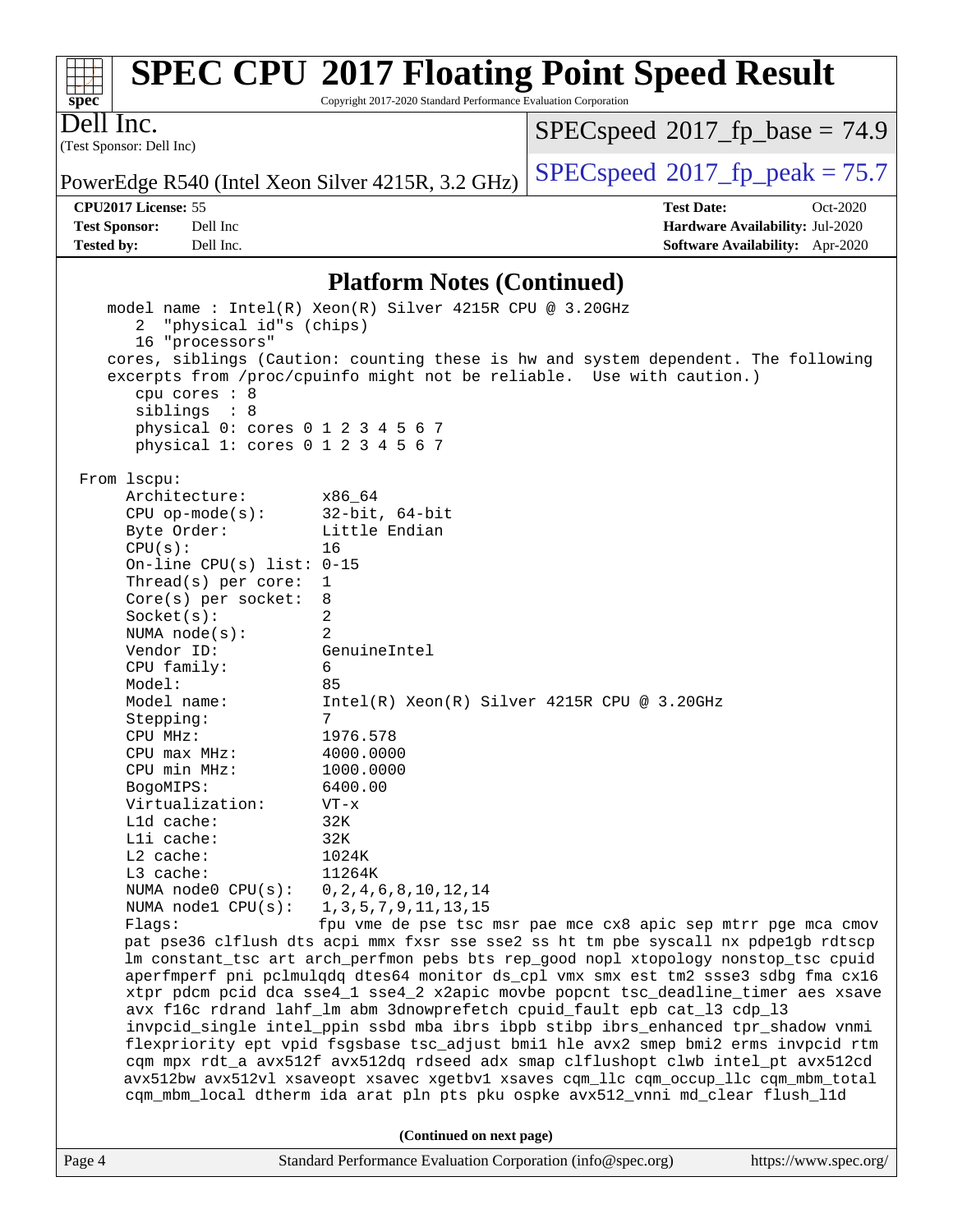#### **[spec](http://www.spec.org/) [SPEC CPU](http://www.spec.org/auto/cpu2017/Docs/result-fields.html#SPECCPU2017FloatingPointSpeedResult)[2017 Floating Point Speed Result](http://www.spec.org/auto/cpu2017/Docs/result-fields.html#SPECCPU2017FloatingPointSpeedResult)** Copyright 2017-2020 Standard Performance Evaluation Corporation (Test Sponsor: Dell Inc) Dell Inc. PowerEdge R540 (Intel Xeon Silver 4215R, 3.2 GHz)  $\left|$  [SPECspeed](http://www.spec.org/auto/cpu2017/Docs/result-fields.html#SPECspeed2017fppeak)<sup>®</sup>[2017\\_fp\\_peak = 7](http://www.spec.org/auto/cpu2017/Docs/result-fields.html#SPECspeed2017fppeak)5.7  $SPECspeed*2017_fp\_base = 74.9$  $SPECspeed*2017_fp\_base = 74.9$ **[CPU2017 License:](http://www.spec.org/auto/cpu2017/Docs/result-fields.html#CPU2017License)** 55 **[Test Date:](http://www.spec.org/auto/cpu2017/Docs/result-fields.html#TestDate)** Oct-2020 **[Test Sponsor:](http://www.spec.org/auto/cpu2017/Docs/result-fields.html#TestSponsor)** Dell Inc **[Hardware Availability:](http://www.spec.org/auto/cpu2017/Docs/result-fields.html#HardwareAvailability)** Jul-2020 **[Tested by:](http://www.spec.org/auto/cpu2017/Docs/result-fields.html#Testedby)** Dell Inc. **[Software Availability:](http://www.spec.org/auto/cpu2017/Docs/result-fields.html#SoftwareAvailability)** Apr-2020 **[Platform Notes \(Continued\)](http://www.spec.org/auto/cpu2017/Docs/result-fields.html#PlatformNotes)** arch\_capabilities /proc/cpuinfo cache data cache size : 11264 KB From numactl --hardware WARNING: a numactl 'node' might or might not correspond to a physical chip. available: 2 nodes (0-1) node 0 cpus: 0 2 4 6 8 10 12 14 node 0 size: 192048 MB node 0 free: 185492 MB node 1 cpus: 1 3 5 7 9 11 13 15 node 1 size: 193533 MB node 1 free: 191789 MB node distances: node 0 1 0: 10 21 1: 21 10 From /proc/meminfo MemTotal: 394835732 kB HugePages\_Total: 0 Hugepagesize: 2048 kB From /etc/\*release\* /etc/\*version\* os-release: NAME="Red Hat Enterprise Linux" VERSION="8.2 (Ootpa)" ID="rhel" ID\_LIKE="fedora" VERSION\_ID="8.2" PLATFORM\_ID="platform:el8" PRETTY\_NAME="Red Hat Enterprise Linux 8.2 (Ootpa)" ANSI\_COLOR="0;31" redhat-release: Red Hat Enterprise Linux release 8.2 (Ootpa) system-release: Red Hat Enterprise Linux release 8.2 (Ootpa) system-release-cpe: cpe:/o:redhat:enterprise\_linux:8.2:ga uname -a: Linux RHEL-8-2-SUT 4.18.0-193.el8.x86\_64 #1 SMP Fri Mar 27 14:35:58 UTC 2020 x86\_64 x86\_64 x86\_64 GNU/Linux Kernel self-reported vulnerability status: itlb\_multihit: KVM: Vulnerable CVE-2018-3620 (L1 Terminal Fault): Not affected Microarchitectural Data Sampling: Not affected **(Continued on next page)**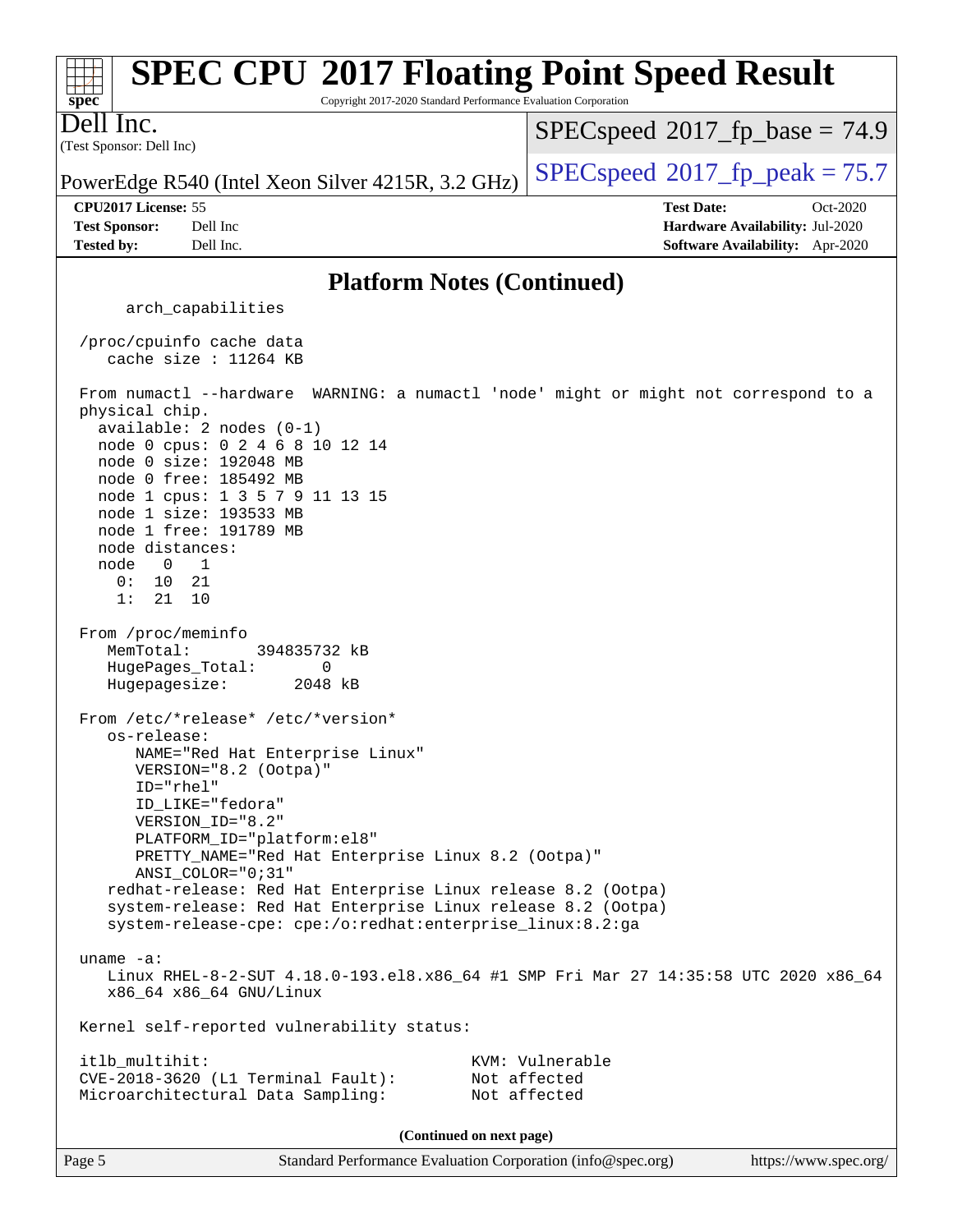| c<br>L<br>E<br>L |  |  |  |  |  |
|------------------|--|--|--|--|--|

Copyright 2017-2020 Standard Performance Evaluation Corporation

(Test Sponsor: Dell Inc) Dell Inc.

 $SPECspeed*2017_fp\_base = 74.9$  $SPECspeed*2017_fp\_base = 74.9$ 

PowerEdge R540 (Intel Xeon Silver 4215R, 3.2 GHz)  $\left|$  [SPECspeed](http://www.spec.org/auto/cpu2017/Docs/result-fields.html#SPECspeed2017fppeak)®[2017\\_fp\\_peak = 7](http://www.spec.org/auto/cpu2017/Docs/result-fields.html#SPECspeed2017fppeak)5.7

**[Tested by:](http://www.spec.org/auto/cpu2017/Docs/result-fields.html#Testedby)** Dell Inc. **[Software Availability:](http://www.spec.org/auto/cpu2017/Docs/result-fields.html#SoftwareAvailability)** Apr-2020

**[CPU2017 License:](http://www.spec.org/auto/cpu2017/Docs/result-fields.html#CPU2017License)** 55 **[Test Date:](http://www.spec.org/auto/cpu2017/Docs/result-fields.html#TestDate)** Oct-2020 **[Test Sponsor:](http://www.spec.org/auto/cpu2017/Docs/result-fields.html#TestSponsor)** Dell Inc **[Hardware Availability:](http://www.spec.org/auto/cpu2017/Docs/result-fields.html#HardwareAvailability)** Jul-2020

#### **[Platform Notes \(Continued\)](http://www.spec.org/auto/cpu2017/Docs/result-fields.html#PlatformNotes)**

 CVE-2017-5754 (Meltdown): Not affected CVE-2018-3639 (Speculative Store Bypass): Mitigation: Speculative Store Bypass disabled via prctl and seccomp CVE-2017-5753 (Spectre variant 1): Mitigation: usercopy/swapgs barriers and \_\_user pointer sanitization CVE-2017-5715 (Spectre variant 2): Mitigation: Enhanced IBRS, IBPB: conditional, RSB filling tsx\_async\_abort: Mitigation: Clear CPU buffers; SMT disabled run-level 3 Oct 4 05:35 last=5 SPEC is set to: /home/cpu2017-ic19.1u1 Filesystem Type Size Used Avail Use% Mounted on /dev/mapper/rhel-home xfs 392G 14G 379G 4% /home From /sys/devices/virtual/dmi/id BIOS: Dell Inc. 2.8.1 06/30/2020 Vendor: Dell Inc. Product: PowerEdge R540 Product Family: PowerEdge Additional information from dmidecode follows. WARNING: Use caution when you interpret this section. The 'dmidecode' program reads system data which is "intended to allow hardware to be accurately determined", but the intent may not be met, as there are frequent changes to hardware, firmware, and the "DMTF SMBIOS" standard. Memory: 1x 00AD00B300AD HMA84GR7CJR4N-WM 32 GB 2 rank 2933 6x 00AD063200AD HMA84GR7CJR4N-WM 32 GB 2 rank 2933 5x 00AD069D00AD HMA84GR7CJR4N-WM 32 GB 2 rank 2933 4x Not Specified Not Specified (End of data from sysinfo program) **[Compiler Version Notes](http://www.spec.org/auto/cpu2017/Docs/result-fields.html#CompilerVersionNotes)** ============================================================================== C 19.1bm s(base, peak) 638.imagick s(base, peak) | 644.nab\_s(base, peak)

------------------------------------------------------------------------------ Intel(R) C Intel(R) 64 Compiler for applications running on Intel(R)  $64$ ,

Version 19.1.1.217 Build 20200306

Copyright (C) 1985-2020 Intel Corporation. All rights reserved. ------------------------------------------------------------------------------

==============================================================================

 $C_{++}$ , C, Fortran | 607.cactuBSSN s(base, peak)

**(Continued on next page)**

Page 6 Standard Performance Evaluation Corporation [\(info@spec.org\)](mailto:info@spec.org) <https://www.spec.org/>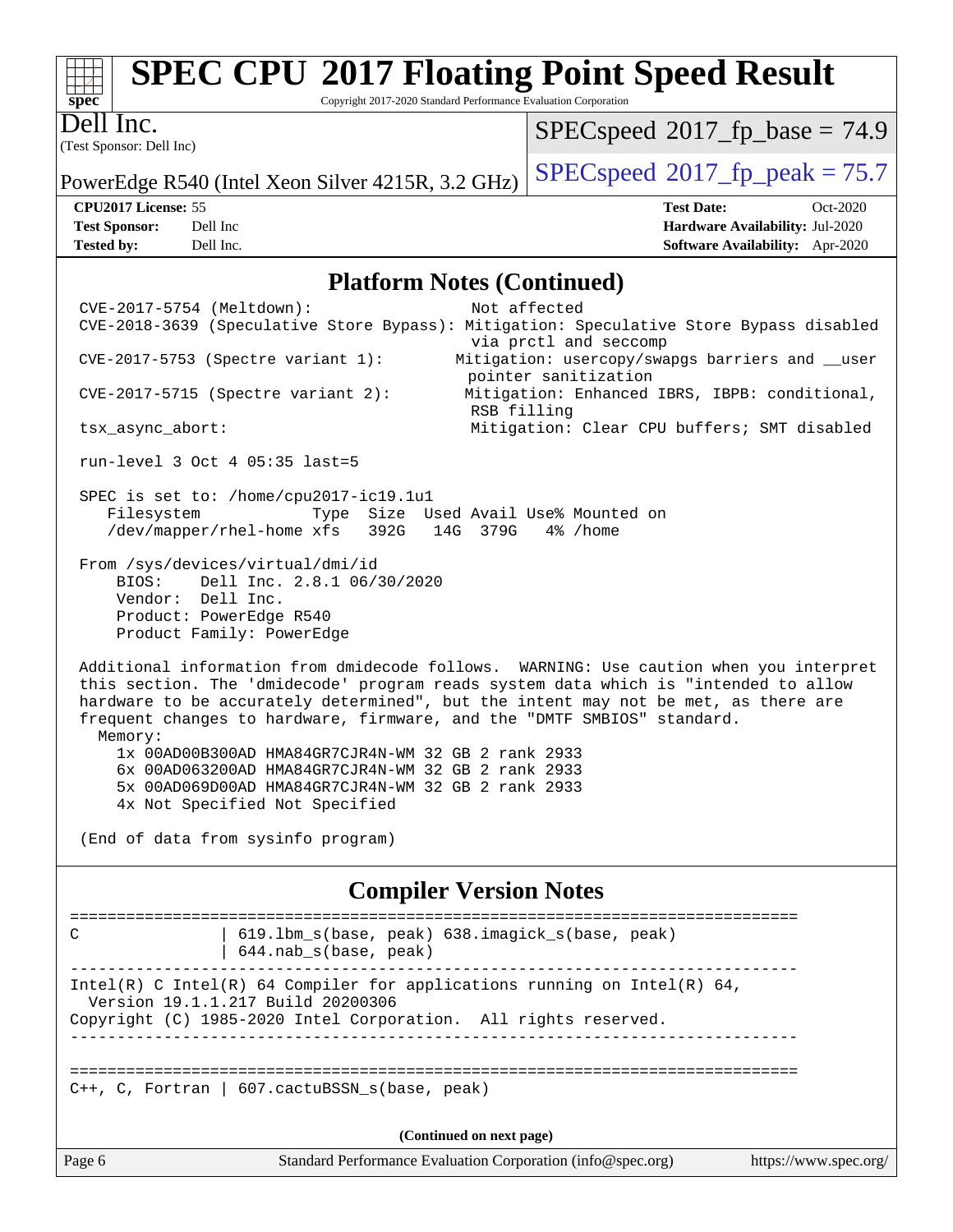| SPEC CPU®2017 Floating Point Speed Result                                                                                                                                                                                         |
|-----------------------------------------------------------------------------------------------------------------------------------------------------------------------------------------------------------------------------------|
| $\alpha$ is a constant of the construction of the constant of the construction of the construction of the construction of the construction of the construction of the construction of the construction of the construction of the |

Copyright 2017-2020 Standard Performance Evaluation Corporation

(Test Sponsor: Dell Inc) Dell Inc.

**[spec](http://www.spec.org/)**

 $SPECspeed*2017_fp\_base = 74.9$  $SPECspeed*2017_fp\_base = 74.9$ 

PowerEdge R540 (Intel Xeon Silver 4215R, 3.2 GHz)  $\left|$  [SPECspeed](http://www.spec.org/auto/cpu2017/Docs/result-fields.html#SPECspeed2017fppeak)<sup>®</sup>[2017\\_fp\\_peak = 7](http://www.spec.org/auto/cpu2017/Docs/result-fields.html#SPECspeed2017fppeak)5.7

**[CPU2017 License:](http://www.spec.org/auto/cpu2017/Docs/result-fields.html#CPU2017License)** 55 **[Test Date:](http://www.spec.org/auto/cpu2017/Docs/result-fields.html#TestDate)** Oct-2020 **[Test Sponsor:](http://www.spec.org/auto/cpu2017/Docs/result-fields.html#TestSponsor)** Dell Inc **[Hardware Availability:](http://www.spec.org/auto/cpu2017/Docs/result-fields.html#HardwareAvailability)** Jul-2020 **[Tested by:](http://www.spec.org/auto/cpu2017/Docs/result-fields.html#Testedby)** Dell Inc. **[Software Availability:](http://www.spec.org/auto/cpu2017/Docs/result-fields.html#SoftwareAvailability)** Apr-2020

#### **[Compiler Version Notes \(Continued\)](http://www.spec.org/auto/cpu2017/Docs/result-fields.html#CompilerVersionNotes)**

| Intel(R) $C++$ Intel(R) 64 Compiler for applications running on Intel(R) 64,<br>Version 19.1.1.217 Build 20200306                           |  |  |  |  |  |  |
|---------------------------------------------------------------------------------------------------------------------------------------------|--|--|--|--|--|--|
| Copyright (C) 1985-2020 Intel Corporation. All rights reserved.                                                                             |  |  |  |  |  |  |
| Intel(R) C Intel(R) 64 Compiler for applications running on Intel(R) 64,<br>Version 19.1.1.217 Build 20200306                               |  |  |  |  |  |  |
| Copyright (C) 1985-2020 Intel Corporation. All rights reserved.                                                                             |  |  |  |  |  |  |
| $Intel(R)$ Fortran Intel(R) 64 Compiler for applications running on Intel(R)<br>64, Version 19.1.1.217 Build 20200306                       |  |  |  |  |  |  |
| Copyright (C) 1985-2020 Intel Corporation. All rights reserved.                                                                             |  |  |  |  |  |  |
|                                                                                                                                             |  |  |  |  |  |  |
| 603.bwaves_s(base, peak) 649.fotonik3d_s(base, peak)<br>Fortran<br>$654.rows_s(base, peak)$                                                 |  |  |  |  |  |  |
| Intel(R) Fortran Intel(R) 64 Compiler for applications running on Intel(R)<br>64, Version 19.1.1.217 Build 20200306                         |  |  |  |  |  |  |
| Copyright (C) 1985-2020 Intel Corporation. All rights reserved.                                                                             |  |  |  |  |  |  |
|                                                                                                                                             |  |  |  |  |  |  |
| 621.wrf s(base, peak) 627.cam4 s(base, peak)<br>Fortran, C<br>$628.$ pop $2 s(base, peak)$                                                  |  |  |  |  |  |  |
| Intel(R) Fortran Intel(R) 64 Compiler for applications running on Intel(R)<br>64, Version 19.1.1.217 Build 20200306                         |  |  |  |  |  |  |
| Copyright (C) 1985-2020 Intel Corporation. All rights reserved.<br>Intel(R) C Intel(R) 64 Compiler for applications running on Intel(R) 64, |  |  |  |  |  |  |
| Version 19.1.1.217 Build 20200306<br>Copyright (C) 1985-2020 Intel Corporation. All rights reserved.                                        |  |  |  |  |  |  |

### **[Base Compiler Invocation](http://www.spec.org/auto/cpu2017/Docs/result-fields.html#BaseCompilerInvocation)**

[C benchmarks](http://www.spec.org/auto/cpu2017/Docs/result-fields.html#Cbenchmarks): [icc](http://www.spec.org/cpu2017/results/res2020q4/cpu2017-20201020-24226.flags.html#user_CCbase_intel_icc_66fc1ee009f7361af1fbd72ca7dcefbb700085f36577c54f309893dd4ec40d12360134090235512931783d35fd58c0460139e722d5067c5574d8eaf2b3e37e92)

[Fortran benchmarks](http://www.spec.org/auto/cpu2017/Docs/result-fields.html#Fortranbenchmarks): [ifort](http://www.spec.org/cpu2017/results/res2020q4/cpu2017-20201020-24226.flags.html#user_FCbase_intel_ifort_8111460550e3ca792625aed983ce982f94888b8b503583aa7ba2b8303487b4d8a21a13e7191a45c5fd58ff318f48f9492884d4413fa793fd88dd292cad7027ca)

[Benchmarks using both Fortran and C](http://www.spec.org/auto/cpu2017/Docs/result-fields.html#BenchmarksusingbothFortranandC): [ifort](http://www.spec.org/cpu2017/results/res2020q4/cpu2017-20201020-24226.flags.html#user_CC_FCbase_intel_ifort_8111460550e3ca792625aed983ce982f94888b8b503583aa7ba2b8303487b4d8a21a13e7191a45c5fd58ff318f48f9492884d4413fa793fd88dd292cad7027ca) [icc](http://www.spec.org/cpu2017/results/res2020q4/cpu2017-20201020-24226.flags.html#user_CC_FCbase_intel_icc_66fc1ee009f7361af1fbd72ca7dcefbb700085f36577c54f309893dd4ec40d12360134090235512931783d35fd58c0460139e722d5067c5574d8eaf2b3e37e92)

[Benchmarks using Fortran, C, and C++:](http://www.spec.org/auto/cpu2017/Docs/result-fields.html#BenchmarksusingFortranCandCXX) [icpc](http://www.spec.org/cpu2017/results/res2020q4/cpu2017-20201020-24226.flags.html#user_CC_CXX_FCbase_intel_icpc_c510b6838c7f56d33e37e94d029a35b4a7bccf4766a728ee175e80a419847e808290a9b78be685c44ab727ea267ec2f070ec5dc83b407c0218cded6866a35d07) [icc](http://www.spec.org/cpu2017/results/res2020q4/cpu2017-20201020-24226.flags.html#user_CC_CXX_FCbase_intel_icc_66fc1ee009f7361af1fbd72ca7dcefbb700085f36577c54f309893dd4ec40d12360134090235512931783d35fd58c0460139e722d5067c5574d8eaf2b3e37e92) [ifort](http://www.spec.org/cpu2017/results/res2020q4/cpu2017-20201020-24226.flags.html#user_CC_CXX_FCbase_intel_ifort_8111460550e3ca792625aed983ce982f94888b8b503583aa7ba2b8303487b4d8a21a13e7191a45c5fd58ff318f48f9492884d4413fa793fd88dd292cad7027ca)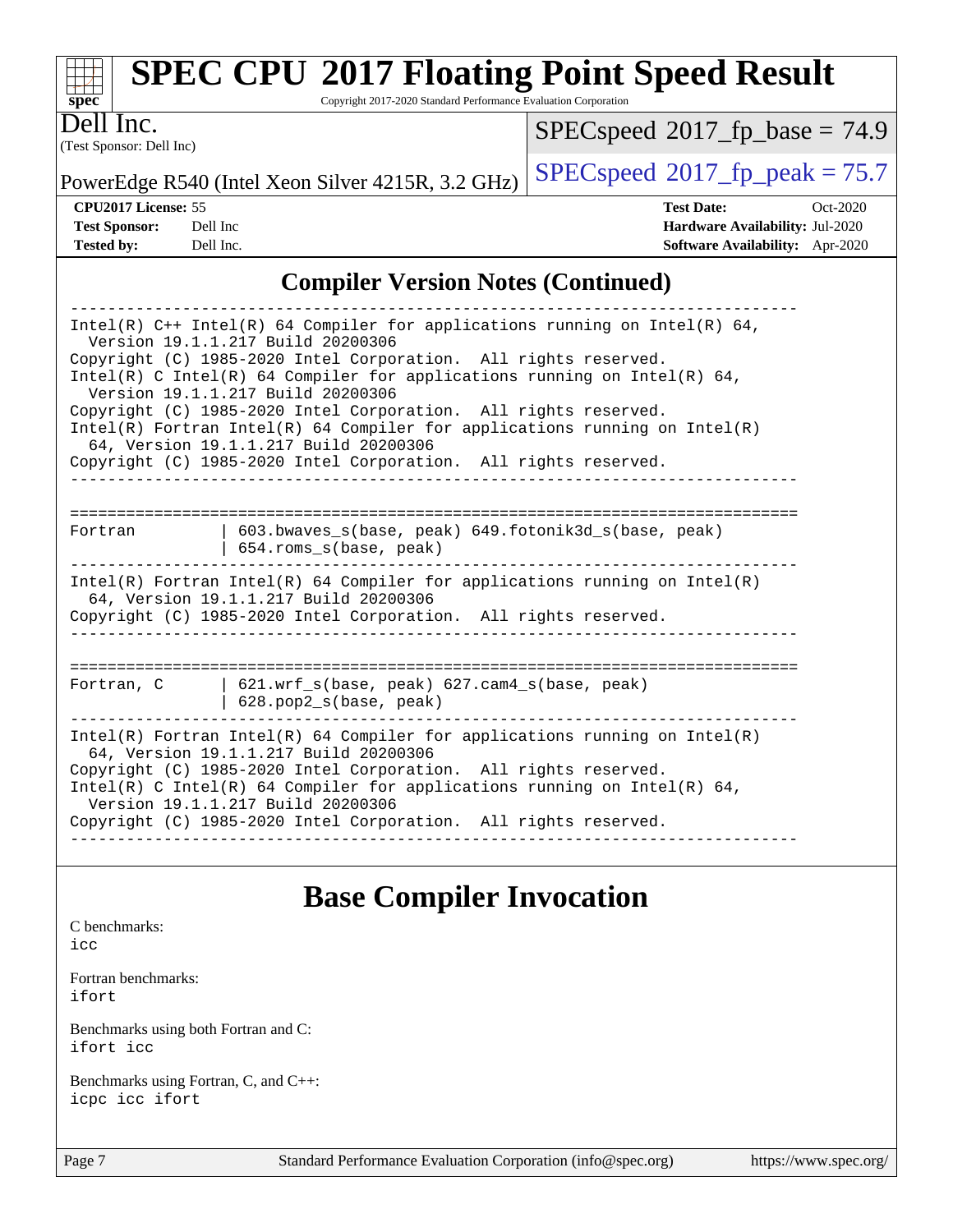

Copyright 2017-2020 Standard Performance Evaluation Corporation

Dell Inc.

(Test Sponsor: Dell Inc)

 $SPECspeed^{\circ}2017\_fp\_base = 74.9$  $SPECspeed^{\circ}2017\_fp\_base = 74.9$ 

PowerEdge R540 (Intel Xeon Silver 4215R, 3.2 GHz)  $\left|$  [SPECspeed](http://www.spec.org/auto/cpu2017/Docs/result-fields.html#SPECspeed2017fppeak)<sup>®</sup>[2017\\_fp\\_peak = 7](http://www.spec.org/auto/cpu2017/Docs/result-fields.html#SPECspeed2017fppeak)5.7

**[CPU2017 License:](http://www.spec.org/auto/cpu2017/Docs/result-fields.html#CPU2017License)** 55 **[Test Date:](http://www.spec.org/auto/cpu2017/Docs/result-fields.html#TestDate)** Oct-2020 **[Test Sponsor:](http://www.spec.org/auto/cpu2017/Docs/result-fields.html#TestSponsor)** Dell Inc **[Hardware Availability:](http://www.spec.org/auto/cpu2017/Docs/result-fields.html#HardwareAvailability)** Jul-2020 **[Tested by:](http://www.spec.org/auto/cpu2017/Docs/result-fields.html#Testedby)** Dell Inc. **[Software Availability:](http://www.spec.org/auto/cpu2017/Docs/result-fields.html#SoftwareAvailability)** Apr-2020

### **[Base Portability Flags](http://www.spec.org/auto/cpu2017/Docs/result-fields.html#BasePortabilityFlags)**

 603.bwaves\_s: [-DSPEC\\_LP64](http://www.spec.org/cpu2017/results/res2020q4/cpu2017-20201020-24226.flags.html#suite_basePORTABILITY603_bwaves_s_DSPEC_LP64) 607.cactuBSSN\_s: [-DSPEC\\_LP64](http://www.spec.org/cpu2017/results/res2020q4/cpu2017-20201020-24226.flags.html#suite_basePORTABILITY607_cactuBSSN_s_DSPEC_LP64) 619.lbm\_s: [-DSPEC\\_LP64](http://www.spec.org/cpu2017/results/res2020q4/cpu2017-20201020-24226.flags.html#suite_basePORTABILITY619_lbm_s_DSPEC_LP64) 621.wrf\_s: [-DSPEC\\_LP64](http://www.spec.org/cpu2017/results/res2020q4/cpu2017-20201020-24226.flags.html#suite_basePORTABILITY621_wrf_s_DSPEC_LP64) [-DSPEC\\_CASE\\_FLAG](http://www.spec.org/cpu2017/results/res2020q4/cpu2017-20201020-24226.flags.html#b621.wrf_s_baseCPORTABILITY_DSPEC_CASE_FLAG) [-convert big\\_endian](http://www.spec.org/cpu2017/results/res2020q4/cpu2017-20201020-24226.flags.html#user_baseFPORTABILITY621_wrf_s_convert_big_endian_c3194028bc08c63ac5d04de18c48ce6d347e4e562e8892b8bdbdc0214820426deb8554edfa529a3fb25a586e65a3d812c835984020483e7e73212c4d31a38223) 627.cam4\_s: [-DSPEC\\_LP64](http://www.spec.org/cpu2017/results/res2020q4/cpu2017-20201020-24226.flags.html#suite_basePORTABILITY627_cam4_s_DSPEC_LP64) [-DSPEC\\_CASE\\_FLAG](http://www.spec.org/cpu2017/results/res2020q4/cpu2017-20201020-24226.flags.html#b627.cam4_s_baseCPORTABILITY_DSPEC_CASE_FLAG) 628.pop2\_s: [-DSPEC\\_LP64](http://www.spec.org/cpu2017/results/res2020q4/cpu2017-20201020-24226.flags.html#suite_basePORTABILITY628_pop2_s_DSPEC_LP64) [-DSPEC\\_CASE\\_FLAG](http://www.spec.org/cpu2017/results/res2020q4/cpu2017-20201020-24226.flags.html#b628.pop2_s_baseCPORTABILITY_DSPEC_CASE_FLAG) [-convert big\\_endian](http://www.spec.org/cpu2017/results/res2020q4/cpu2017-20201020-24226.flags.html#user_baseFPORTABILITY628_pop2_s_convert_big_endian_c3194028bc08c63ac5d04de18c48ce6d347e4e562e8892b8bdbdc0214820426deb8554edfa529a3fb25a586e65a3d812c835984020483e7e73212c4d31a38223) [-assume byterecl](http://www.spec.org/cpu2017/results/res2020q4/cpu2017-20201020-24226.flags.html#user_baseFPORTABILITY628_pop2_s_assume_byterecl_7e47d18b9513cf18525430bbf0f2177aa9bf368bc7a059c09b2c06a34b53bd3447c950d3f8d6c70e3faf3a05c8557d66a5798b567902e8849adc142926523472) 638.imagick\_s: [-DSPEC\\_LP64](http://www.spec.org/cpu2017/results/res2020q4/cpu2017-20201020-24226.flags.html#suite_basePORTABILITY638_imagick_s_DSPEC_LP64) 644.nab\_s: [-DSPEC\\_LP64](http://www.spec.org/cpu2017/results/res2020q4/cpu2017-20201020-24226.flags.html#suite_basePORTABILITY644_nab_s_DSPEC_LP64) 649.fotonik3d\_s: [-DSPEC\\_LP64](http://www.spec.org/cpu2017/results/res2020q4/cpu2017-20201020-24226.flags.html#suite_basePORTABILITY649_fotonik3d_s_DSPEC_LP64) 654.roms\_s: [-DSPEC\\_LP64](http://www.spec.org/cpu2017/results/res2020q4/cpu2017-20201020-24226.flags.html#suite_basePORTABILITY654_roms_s_DSPEC_LP64)

# **[Base Optimization Flags](http://www.spec.org/auto/cpu2017/Docs/result-fields.html#BaseOptimizationFlags)**

[C benchmarks](http://www.spec.org/auto/cpu2017/Docs/result-fields.html#Cbenchmarks):

[-m64](http://www.spec.org/cpu2017/results/res2020q4/cpu2017-20201020-24226.flags.html#user_CCbase_m64-icc) [-std=c11](http://www.spec.org/cpu2017/results/res2020q4/cpu2017-20201020-24226.flags.html#user_CCbase_std-icc-std_0e1c27790398a4642dfca32ffe6c27b5796f9c2d2676156f2e42c9c44eaad0c049b1cdb667a270c34d979996257aeb8fc440bfb01818dbc9357bd9d174cb8524) [-xCORE-AVX512](http://www.spec.org/cpu2017/results/res2020q4/cpu2017-20201020-24226.flags.html#user_CCbase_f-xCORE-AVX512) [-ipo](http://www.spec.org/cpu2017/results/res2020q4/cpu2017-20201020-24226.flags.html#user_CCbase_f-ipo) [-O3](http://www.spec.org/cpu2017/results/res2020q4/cpu2017-20201020-24226.flags.html#user_CCbase_f-O3) [-no-prec-div](http://www.spec.org/cpu2017/results/res2020q4/cpu2017-20201020-24226.flags.html#user_CCbase_f-no-prec-div) [-qopt-prefetch](http://www.spec.org/cpu2017/results/res2020q4/cpu2017-20201020-24226.flags.html#user_CCbase_f-qopt-prefetch) [-ffinite-math-only](http://www.spec.org/cpu2017/results/res2020q4/cpu2017-20201020-24226.flags.html#user_CCbase_f_finite_math_only_cb91587bd2077682c4b38af759c288ed7c732db004271a9512da14a4f8007909a5f1427ecbf1a0fb78ff2a814402c6114ac565ca162485bbcae155b5e4258871) [-qopt-mem-layout-trans=4](http://www.spec.org/cpu2017/results/res2020q4/cpu2017-20201020-24226.flags.html#user_CCbase_f-qopt-mem-layout-trans_fa39e755916c150a61361b7846f310bcdf6f04e385ef281cadf3647acec3f0ae266d1a1d22d972a7087a248fd4e6ca390a3634700869573d231a252c784941a8) [-qopenmp](http://www.spec.org/cpu2017/results/res2020q4/cpu2017-20201020-24226.flags.html#user_CCbase_qopenmp_16be0c44f24f464004c6784a7acb94aca937f053568ce72f94b139a11c7c168634a55f6653758ddd83bcf7b8463e8028bb0b48b77bcddc6b78d5d95bb1df2967) [-DSPEC\\_OPENMP](http://www.spec.org/cpu2017/results/res2020q4/cpu2017-20201020-24226.flags.html#suite_CCbase_DSPEC_OPENMP) [-mbranches-within-32B-boundaries](http://www.spec.org/cpu2017/results/res2020q4/cpu2017-20201020-24226.flags.html#user_CCbase_f-mbranches-within-32B-boundaries)

[Fortran benchmarks](http://www.spec.org/auto/cpu2017/Docs/result-fields.html#Fortranbenchmarks):

[-m64](http://www.spec.org/cpu2017/results/res2020q4/cpu2017-20201020-24226.flags.html#user_FCbase_m64-icc) [-Wl,-z,muldefs](http://www.spec.org/cpu2017/results/res2020q4/cpu2017-20201020-24226.flags.html#user_FCbase_link_force_multiple1_b4cbdb97b34bdee9ceefcfe54f4c8ea74255f0b02a4b23e853cdb0e18eb4525ac79b5a88067c842dd0ee6996c24547a27a4b99331201badda8798ef8a743f577) [-DSPEC\\_OPENMP](http://www.spec.org/cpu2017/results/res2020q4/cpu2017-20201020-24226.flags.html#suite_FCbase_DSPEC_OPENMP) [-xCORE-AVX512](http://www.spec.org/cpu2017/results/res2020q4/cpu2017-20201020-24226.flags.html#user_FCbase_f-xCORE-AVX512) [-ipo](http://www.spec.org/cpu2017/results/res2020q4/cpu2017-20201020-24226.flags.html#user_FCbase_f-ipo) [-O3](http://www.spec.org/cpu2017/results/res2020q4/cpu2017-20201020-24226.flags.html#user_FCbase_f-O3) [-no-prec-div](http://www.spec.org/cpu2017/results/res2020q4/cpu2017-20201020-24226.flags.html#user_FCbase_f-no-prec-div) [-qopt-prefetch](http://www.spec.org/cpu2017/results/res2020q4/cpu2017-20201020-24226.flags.html#user_FCbase_f-qopt-prefetch) [-ffinite-math-only](http://www.spec.org/cpu2017/results/res2020q4/cpu2017-20201020-24226.flags.html#user_FCbase_f_finite_math_only_cb91587bd2077682c4b38af759c288ed7c732db004271a9512da14a4f8007909a5f1427ecbf1a0fb78ff2a814402c6114ac565ca162485bbcae155b5e4258871) [-qopt-mem-layout-trans=4](http://www.spec.org/cpu2017/results/res2020q4/cpu2017-20201020-24226.flags.html#user_FCbase_f-qopt-mem-layout-trans_fa39e755916c150a61361b7846f310bcdf6f04e385ef281cadf3647acec3f0ae266d1a1d22d972a7087a248fd4e6ca390a3634700869573d231a252c784941a8) [-qopenmp](http://www.spec.org/cpu2017/results/res2020q4/cpu2017-20201020-24226.flags.html#user_FCbase_qopenmp_16be0c44f24f464004c6784a7acb94aca937f053568ce72f94b139a11c7c168634a55f6653758ddd83bcf7b8463e8028bb0b48b77bcddc6b78d5d95bb1df2967) [-nostandard-realloc-lhs](http://www.spec.org/cpu2017/results/res2020q4/cpu2017-20201020-24226.flags.html#user_FCbase_f_2003_std_realloc_82b4557e90729c0f113870c07e44d33d6f5a304b4f63d4c15d2d0f1fab99f5daaed73bdb9275d9ae411527f28b936061aa8b9c8f2d63842963b95c9dd6426b8a) [-mbranches-within-32B-boundaries](http://www.spec.org/cpu2017/results/res2020q4/cpu2017-20201020-24226.flags.html#user_FCbase_f-mbranches-within-32B-boundaries) [-L/usr/local/jemalloc64-5.0.1/lib](http://www.spec.org/cpu2017/results/res2020q4/cpu2017-20201020-24226.flags.html#user_FCbase_jemalloc_link_path64_1_cc289568b1a6c0fd3b62c91b824c27fcb5af5e8098e6ad028160d21144ef1b8aef3170d2acf0bee98a8da324cfe4f67d0a3d0c4cc4673d993d694dc2a0df248b) [-ljemalloc](http://www.spec.org/cpu2017/results/res2020q4/cpu2017-20201020-24226.flags.html#user_FCbase_jemalloc_link_lib_d1249b907c500fa1c0672f44f562e3d0f79738ae9e3c4a9c376d49f265a04b9c99b167ecedbf6711b3085be911c67ff61f150a17b3472be731631ba4d0471706)

[Benchmarks using both Fortran and C](http://www.spec.org/auto/cpu2017/Docs/result-fields.html#BenchmarksusingbothFortranandC):

[-m64](http://www.spec.org/cpu2017/results/res2020q4/cpu2017-20201020-24226.flags.html#user_CC_FCbase_m64-icc) [-std=c11](http://www.spec.org/cpu2017/results/res2020q4/cpu2017-20201020-24226.flags.html#user_CC_FCbase_std-icc-std_0e1c27790398a4642dfca32ffe6c27b5796f9c2d2676156f2e42c9c44eaad0c049b1cdb667a270c34d979996257aeb8fc440bfb01818dbc9357bd9d174cb8524) [-Wl,-z,muldefs](http://www.spec.org/cpu2017/results/res2020q4/cpu2017-20201020-24226.flags.html#user_CC_FCbase_link_force_multiple1_b4cbdb97b34bdee9ceefcfe54f4c8ea74255f0b02a4b23e853cdb0e18eb4525ac79b5a88067c842dd0ee6996c24547a27a4b99331201badda8798ef8a743f577) [-xCORE-AVX512](http://www.spec.org/cpu2017/results/res2020q4/cpu2017-20201020-24226.flags.html#user_CC_FCbase_f-xCORE-AVX512) [-ipo](http://www.spec.org/cpu2017/results/res2020q4/cpu2017-20201020-24226.flags.html#user_CC_FCbase_f-ipo) [-O3](http://www.spec.org/cpu2017/results/res2020q4/cpu2017-20201020-24226.flags.html#user_CC_FCbase_f-O3) [-no-prec-div](http://www.spec.org/cpu2017/results/res2020q4/cpu2017-20201020-24226.flags.html#user_CC_FCbase_f-no-prec-div) [-qopt-prefetch](http://www.spec.org/cpu2017/results/res2020q4/cpu2017-20201020-24226.flags.html#user_CC_FCbase_f-qopt-prefetch) [-ffinite-math-only](http://www.spec.org/cpu2017/results/res2020q4/cpu2017-20201020-24226.flags.html#user_CC_FCbase_f_finite_math_only_cb91587bd2077682c4b38af759c288ed7c732db004271a9512da14a4f8007909a5f1427ecbf1a0fb78ff2a814402c6114ac565ca162485bbcae155b5e4258871) [-qopt-mem-layout-trans=4](http://www.spec.org/cpu2017/results/res2020q4/cpu2017-20201020-24226.flags.html#user_CC_FCbase_f-qopt-mem-layout-trans_fa39e755916c150a61361b7846f310bcdf6f04e385ef281cadf3647acec3f0ae266d1a1d22d972a7087a248fd4e6ca390a3634700869573d231a252c784941a8) [-qopenmp](http://www.spec.org/cpu2017/results/res2020q4/cpu2017-20201020-24226.flags.html#user_CC_FCbase_qopenmp_16be0c44f24f464004c6784a7acb94aca937f053568ce72f94b139a11c7c168634a55f6653758ddd83bcf7b8463e8028bb0b48b77bcddc6b78d5d95bb1df2967) [-DSPEC\\_OPENMP](http://www.spec.org/cpu2017/results/res2020q4/cpu2017-20201020-24226.flags.html#suite_CC_FCbase_DSPEC_OPENMP) [-mbranches-within-32B-boundaries](http://www.spec.org/cpu2017/results/res2020q4/cpu2017-20201020-24226.flags.html#user_CC_FCbase_f-mbranches-within-32B-boundaries) [-nostandard-realloc-lhs](http://www.spec.org/cpu2017/results/res2020q4/cpu2017-20201020-24226.flags.html#user_CC_FCbase_f_2003_std_realloc_82b4557e90729c0f113870c07e44d33d6f5a304b4f63d4c15d2d0f1fab99f5daaed73bdb9275d9ae411527f28b936061aa8b9c8f2d63842963b95c9dd6426b8a) [-L/usr/local/jemalloc64-5.0.1/lib](http://www.spec.org/cpu2017/results/res2020q4/cpu2017-20201020-24226.flags.html#user_CC_FCbase_jemalloc_link_path64_1_cc289568b1a6c0fd3b62c91b824c27fcb5af5e8098e6ad028160d21144ef1b8aef3170d2acf0bee98a8da324cfe4f67d0a3d0c4cc4673d993d694dc2a0df248b) [-ljemalloc](http://www.spec.org/cpu2017/results/res2020q4/cpu2017-20201020-24226.flags.html#user_CC_FCbase_jemalloc_link_lib_d1249b907c500fa1c0672f44f562e3d0f79738ae9e3c4a9c376d49f265a04b9c99b167ecedbf6711b3085be911c67ff61f150a17b3472be731631ba4d0471706)

[Benchmarks using Fortran, C, and C++:](http://www.spec.org/auto/cpu2017/Docs/result-fields.html#BenchmarksusingFortranCandCXX)

```
-m64 -std=c11 -Wl,-z,muldefs -xCORE-AVX512 -ipo -O3 -no-prec-div
-qopt-prefetch -ffinite-math-only -qopt-mem-layout-trans=4 -qopenmp
-DSPEC_OPENMP -mbranches-within-32B-boundaries -nostandard-realloc-lhs
-L/usr/local/jemalloc64-5.0.1/lib -ljemalloc
```
### **[Peak Compiler Invocation](http://www.spec.org/auto/cpu2017/Docs/result-fields.html#PeakCompilerInvocation)**

[C benchmarks:](http://www.spec.org/auto/cpu2017/Docs/result-fields.html#Cbenchmarks)

[icc](http://www.spec.org/cpu2017/results/res2020q4/cpu2017-20201020-24226.flags.html#user_CCpeak_intel_icc_66fc1ee009f7361af1fbd72ca7dcefbb700085f36577c54f309893dd4ec40d12360134090235512931783d35fd58c0460139e722d5067c5574d8eaf2b3e37e92)

**(Continued on next page)**

Page 8 Standard Performance Evaluation Corporation [\(info@spec.org\)](mailto:info@spec.org) <https://www.spec.org/>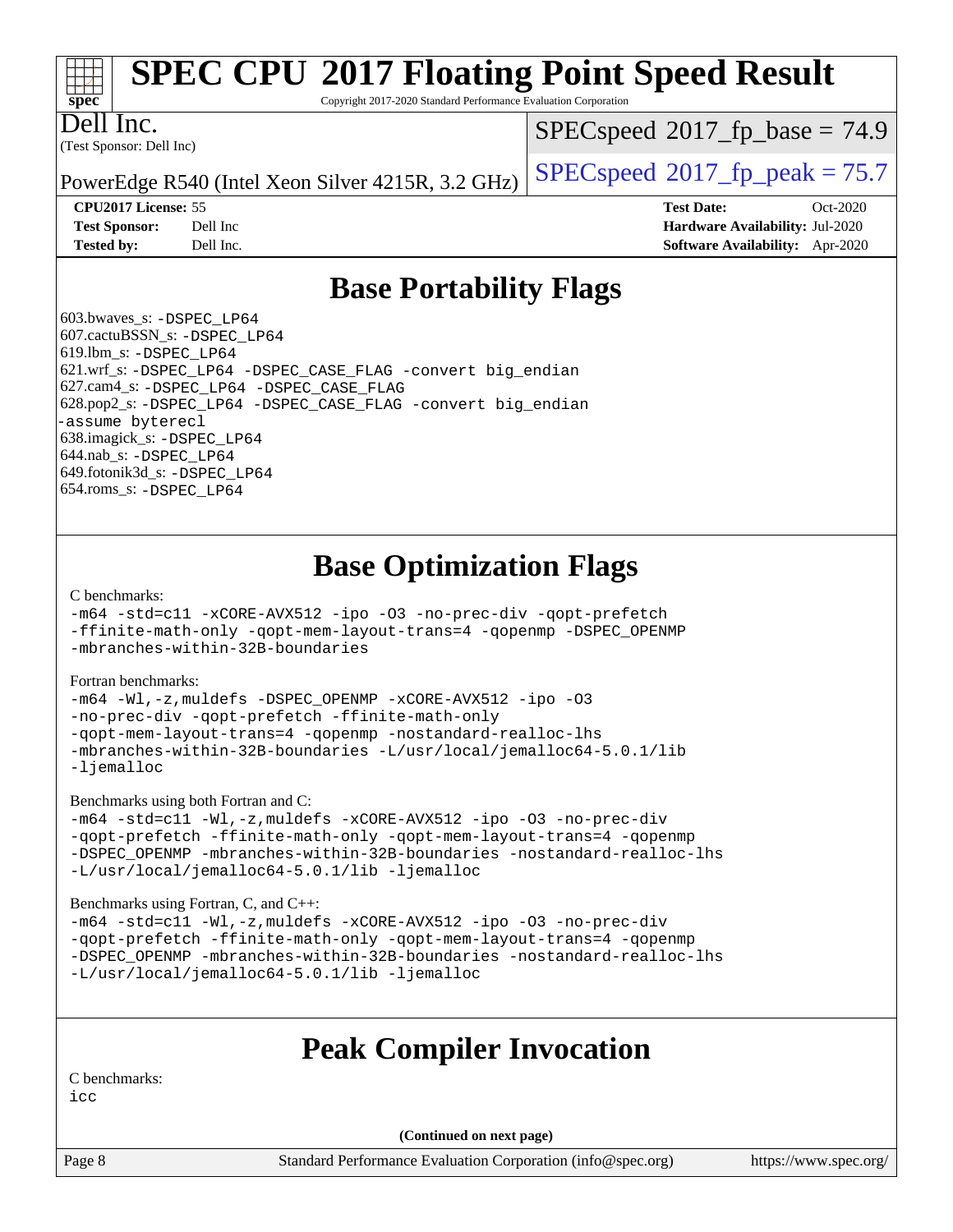Copyright 2017-2020 Standard Performance Evaluation Corporation

Dell Inc.

**[spec](http://www.spec.org/)**

(Test Sponsor: Dell Inc)

 $SPECspeed*2017_fp\_base = 74.9$  $SPECspeed*2017_fp\_base = 74.9$ 

PowerEdge R540 (Intel Xeon Silver 4215R, 3.2 GHz)  $\left|$  [SPECspeed](http://www.spec.org/auto/cpu2017/Docs/result-fields.html#SPECspeed2017fppeak)<sup>®</sup>[2017\\_fp\\_peak = 7](http://www.spec.org/auto/cpu2017/Docs/result-fields.html#SPECspeed2017fppeak)5.7

**[CPU2017 License:](http://www.spec.org/auto/cpu2017/Docs/result-fields.html#CPU2017License)** 55 **[Test Date:](http://www.spec.org/auto/cpu2017/Docs/result-fields.html#TestDate)** Oct-2020 **[Test Sponsor:](http://www.spec.org/auto/cpu2017/Docs/result-fields.html#TestSponsor)** Dell Inc **[Hardware Availability:](http://www.spec.org/auto/cpu2017/Docs/result-fields.html#HardwareAvailability)** Jul-2020 **[Tested by:](http://www.spec.org/auto/cpu2017/Docs/result-fields.html#Testedby)** Dell Inc. **[Software Availability:](http://www.spec.org/auto/cpu2017/Docs/result-fields.html#SoftwareAvailability)** Apr-2020

# **[Peak Compiler Invocation \(Continued\)](http://www.spec.org/auto/cpu2017/Docs/result-fields.html#PeakCompilerInvocation)**

[Fortran benchmarks:](http://www.spec.org/auto/cpu2017/Docs/result-fields.html#Fortranbenchmarks) [ifort](http://www.spec.org/cpu2017/results/res2020q4/cpu2017-20201020-24226.flags.html#user_FCpeak_intel_ifort_8111460550e3ca792625aed983ce982f94888b8b503583aa7ba2b8303487b4d8a21a13e7191a45c5fd58ff318f48f9492884d4413fa793fd88dd292cad7027ca)

[Benchmarks using both Fortran and C:](http://www.spec.org/auto/cpu2017/Docs/result-fields.html#BenchmarksusingbothFortranandC) [ifort](http://www.spec.org/cpu2017/results/res2020q4/cpu2017-20201020-24226.flags.html#user_CC_FCpeak_intel_ifort_8111460550e3ca792625aed983ce982f94888b8b503583aa7ba2b8303487b4d8a21a13e7191a45c5fd58ff318f48f9492884d4413fa793fd88dd292cad7027ca) [icc](http://www.spec.org/cpu2017/results/res2020q4/cpu2017-20201020-24226.flags.html#user_CC_FCpeak_intel_icc_66fc1ee009f7361af1fbd72ca7dcefbb700085f36577c54f309893dd4ec40d12360134090235512931783d35fd58c0460139e722d5067c5574d8eaf2b3e37e92)

[Benchmarks using Fortran, C, and C++](http://www.spec.org/auto/cpu2017/Docs/result-fields.html#BenchmarksusingFortranCandCXX): [icpc](http://www.spec.org/cpu2017/results/res2020q4/cpu2017-20201020-24226.flags.html#user_CC_CXX_FCpeak_intel_icpc_c510b6838c7f56d33e37e94d029a35b4a7bccf4766a728ee175e80a419847e808290a9b78be685c44ab727ea267ec2f070ec5dc83b407c0218cded6866a35d07) [icc](http://www.spec.org/cpu2017/results/res2020q4/cpu2017-20201020-24226.flags.html#user_CC_CXX_FCpeak_intel_icc_66fc1ee009f7361af1fbd72ca7dcefbb700085f36577c54f309893dd4ec40d12360134090235512931783d35fd58c0460139e722d5067c5574d8eaf2b3e37e92) [ifort](http://www.spec.org/cpu2017/results/res2020q4/cpu2017-20201020-24226.flags.html#user_CC_CXX_FCpeak_intel_ifort_8111460550e3ca792625aed983ce982f94888b8b503583aa7ba2b8303487b4d8a21a13e7191a45c5fd58ff318f48f9492884d4413fa793fd88dd292cad7027ca)

## **[Peak Portability Flags](http://www.spec.org/auto/cpu2017/Docs/result-fields.html#PeakPortabilityFlags)**

Same as Base Portability Flags

# **[Peak Optimization Flags](http://www.spec.org/auto/cpu2017/Docs/result-fields.html#PeakOptimizationFlags)**

[C benchmarks](http://www.spec.org/auto/cpu2017/Docs/result-fields.html#Cbenchmarks):

619.lbm\_s: basepeak = yes

638.imagick\_s: basepeak = yes

 $644.nab$ \_s:  $-m64$   $-std= c11$   $-Wl$ ,  $-z$ , muldefs  $-xCORE-AVX512$   $-ipo$   $-03$ [-no-prec-div](http://www.spec.org/cpu2017/results/res2020q4/cpu2017-20201020-24226.flags.html#user_peakCOPTIMIZE644_nab_s_f-no-prec-div) [-qopt-prefetch](http://www.spec.org/cpu2017/results/res2020q4/cpu2017-20201020-24226.flags.html#user_peakCOPTIMIZE644_nab_s_f-qopt-prefetch) [-ffinite-math-only](http://www.spec.org/cpu2017/results/res2020q4/cpu2017-20201020-24226.flags.html#user_peakCOPTIMIZE644_nab_s_f_finite_math_only_cb91587bd2077682c4b38af759c288ed7c732db004271a9512da14a4f8007909a5f1427ecbf1a0fb78ff2a814402c6114ac565ca162485bbcae155b5e4258871) [-qopt-mem-layout-trans=4](http://www.spec.org/cpu2017/results/res2020q4/cpu2017-20201020-24226.flags.html#user_peakCOPTIMIZE644_nab_s_f-qopt-mem-layout-trans_fa39e755916c150a61361b7846f310bcdf6f04e385ef281cadf3647acec3f0ae266d1a1d22d972a7087a248fd4e6ca390a3634700869573d231a252c784941a8) [-qopenmp](http://www.spec.org/cpu2017/results/res2020q4/cpu2017-20201020-24226.flags.html#user_peakCOPTIMIZE644_nab_s_qopenmp_16be0c44f24f464004c6784a7acb94aca937f053568ce72f94b139a11c7c168634a55f6653758ddd83bcf7b8463e8028bb0b48b77bcddc6b78d5d95bb1df2967) [-DSPEC\\_OPENMP](http://www.spec.org/cpu2017/results/res2020q4/cpu2017-20201020-24226.flags.html#suite_peakCOPTIMIZE644_nab_s_DSPEC_OPENMP) [-mbranches-within-32B-boundaries](http://www.spec.org/cpu2017/results/res2020q4/cpu2017-20201020-24226.flags.html#user_peakEXTRA_COPTIMIZE644_nab_s_f-mbranches-within-32B-boundaries) [-L/usr/local/jemalloc64-5.0.1/lib](http://www.spec.org/cpu2017/results/res2020q4/cpu2017-20201020-24226.flags.html#user_peakEXTRA_LIBS644_nab_s_jemalloc_link_path64_1_cc289568b1a6c0fd3b62c91b824c27fcb5af5e8098e6ad028160d21144ef1b8aef3170d2acf0bee98a8da324cfe4f67d0a3d0c4cc4673d993d694dc2a0df248b) [-ljemalloc](http://www.spec.org/cpu2017/results/res2020q4/cpu2017-20201020-24226.flags.html#user_peakEXTRA_LIBS644_nab_s_jemalloc_link_lib_d1249b907c500fa1c0672f44f562e3d0f79738ae9e3c4a9c376d49f265a04b9c99b167ecedbf6711b3085be911c67ff61f150a17b3472be731631ba4d0471706)

[Fortran benchmarks](http://www.spec.org/auto/cpu2017/Docs/result-fields.html#Fortranbenchmarks):

 603.bwaves\_s: [-m64](http://www.spec.org/cpu2017/results/res2020q4/cpu2017-20201020-24226.flags.html#user_peakFCLD603_bwaves_s_m64-icc) [-Wl,-z,muldefs](http://www.spec.org/cpu2017/results/res2020q4/cpu2017-20201020-24226.flags.html#user_peakEXTRA_LDFLAGS603_bwaves_s_link_force_multiple1_b4cbdb97b34bdee9ceefcfe54f4c8ea74255f0b02a4b23e853cdb0e18eb4525ac79b5a88067c842dd0ee6996c24547a27a4b99331201badda8798ef8a743f577) [-prof-gen](http://www.spec.org/cpu2017/results/res2020q4/cpu2017-20201020-24226.flags.html#user_peakPASS1_FFLAGSPASS1_LDFLAGS603_bwaves_s_prof_gen_5aa4926d6013ddb2a31985c654b3eb18169fc0c6952a63635c234f711e6e63dd76e94ad52365559451ec499a2cdb89e4dc58ba4c67ef54ca681ffbe1461d6b36)(pass 1) [-prof-use](http://www.spec.org/cpu2017/results/res2020q4/cpu2017-20201020-24226.flags.html#user_peakPASS2_FFLAGSPASS2_LDFLAGS603_bwaves_s_prof_use_1a21ceae95f36a2b53c25747139a6c16ca95bd9def2a207b4f0849963b97e94f5260e30a0c64f4bb623698870e679ca08317ef8150905d41bd88c6f78df73f19)(pass 2) [-DSPEC\\_SUPPRESS\\_OPENMP](http://www.spec.org/cpu2017/results/res2020q4/cpu2017-20201020-24226.flags.html#suite_peakPASS1_FOPTIMIZE603_bwaves_s_DSPEC_SUPPRESS_OPENMP) [-DSPEC\\_OPENMP](http://www.spec.org/cpu2017/results/res2020q4/cpu2017-20201020-24226.flags.html#suite_peakPASS2_FOPTIMIZE603_bwaves_s_DSPEC_OPENMP) [-ipo](http://www.spec.org/cpu2017/results/res2020q4/cpu2017-20201020-24226.flags.html#user_peakPASS1_FOPTIMIZEPASS2_FOPTIMIZE603_bwaves_s_f-ipo) [-xCORE-AVX512](http://www.spec.org/cpu2017/results/res2020q4/cpu2017-20201020-24226.flags.html#user_peakPASS2_FOPTIMIZE603_bwaves_s_f-xCORE-AVX512) [-O3](http://www.spec.org/cpu2017/results/res2020q4/cpu2017-20201020-24226.flags.html#user_peakPASS1_FOPTIMIZEPASS2_FOPTIMIZE603_bwaves_s_f-O3) [-no-prec-div](http://www.spec.org/cpu2017/results/res2020q4/cpu2017-20201020-24226.flags.html#user_peakPASS1_FOPTIMIZEPASS2_FOPTIMIZE603_bwaves_s_f-no-prec-div) [-qopt-prefetch](http://www.spec.org/cpu2017/results/res2020q4/cpu2017-20201020-24226.flags.html#user_peakPASS1_FOPTIMIZEPASS2_FOPTIMIZE603_bwaves_s_f-qopt-prefetch) [-ffinite-math-only](http://www.spec.org/cpu2017/results/res2020q4/cpu2017-20201020-24226.flags.html#user_peakPASS1_FOPTIMIZEPASS2_FOPTIMIZE603_bwaves_s_f_finite_math_only_cb91587bd2077682c4b38af759c288ed7c732db004271a9512da14a4f8007909a5f1427ecbf1a0fb78ff2a814402c6114ac565ca162485bbcae155b5e4258871) [-qopt-mem-layout-trans=4](http://www.spec.org/cpu2017/results/res2020q4/cpu2017-20201020-24226.flags.html#user_peakPASS1_FOPTIMIZEPASS2_FOPTIMIZE603_bwaves_s_f-qopt-mem-layout-trans_fa39e755916c150a61361b7846f310bcdf6f04e385ef281cadf3647acec3f0ae266d1a1d22d972a7087a248fd4e6ca390a3634700869573d231a252c784941a8) [-qopenmp](http://www.spec.org/cpu2017/results/res2020q4/cpu2017-20201020-24226.flags.html#user_peakPASS2_FOPTIMIZE603_bwaves_s_qopenmp_16be0c44f24f464004c6784a7acb94aca937f053568ce72f94b139a11c7c168634a55f6653758ddd83bcf7b8463e8028bb0b48b77bcddc6b78d5d95bb1df2967) [-nostandard-realloc-lhs](http://www.spec.org/cpu2017/results/res2020q4/cpu2017-20201020-24226.flags.html#user_peakEXTRA_FOPTIMIZE603_bwaves_s_f_2003_std_realloc_82b4557e90729c0f113870c07e44d33d6f5a304b4f63d4c15d2d0f1fab99f5daaed73bdb9275d9ae411527f28b936061aa8b9c8f2d63842963b95c9dd6426b8a) [-mbranches-within-32B-boundaries](http://www.spec.org/cpu2017/results/res2020q4/cpu2017-20201020-24226.flags.html#user_peakEXTRA_FOPTIMIZE603_bwaves_s_f-mbranches-within-32B-boundaries) [-L/usr/local/jemalloc64-5.0.1/lib](http://www.spec.org/cpu2017/results/res2020q4/cpu2017-20201020-24226.flags.html#user_peakEXTRA_LIBS603_bwaves_s_jemalloc_link_path64_1_cc289568b1a6c0fd3b62c91b824c27fcb5af5e8098e6ad028160d21144ef1b8aef3170d2acf0bee98a8da324cfe4f67d0a3d0c4cc4673d993d694dc2a0df248b) [-ljemalloc](http://www.spec.org/cpu2017/results/res2020q4/cpu2017-20201020-24226.flags.html#user_peakEXTRA_LIBS603_bwaves_s_jemalloc_link_lib_d1249b907c500fa1c0672f44f562e3d0f79738ae9e3c4a9c376d49f265a04b9c99b167ecedbf6711b3085be911c67ff61f150a17b3472be731631ba4d0471706)

649.fotonik3d\_s: Same as 603.bwaves\_s

654.roms\_s: basepeak = yes

**(Continued on next page)**